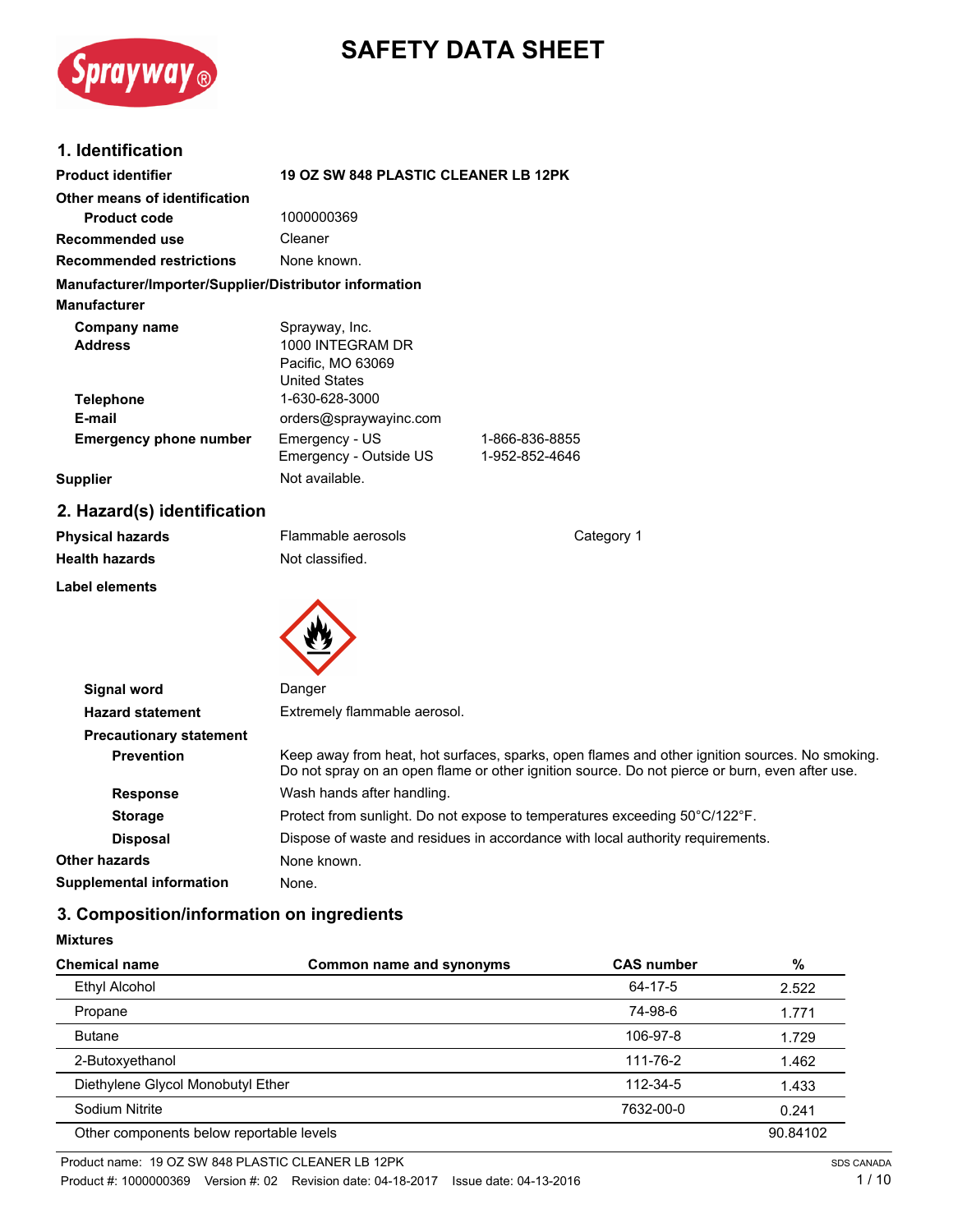All concentrations are in percent by weight unless ingredient is a gas. Gas concentrations are in percent by volume.

| 4. First-aid measures                                                        |                                                                                                                                                                                                                                                                                  |
|------------------------------------------------------------------------------|----------------------------------------------------------------------------------------------------------------------------------------------------------------------------------------------------------------------------------------------------------------------------------|
| <b>Inhalation</b>                                                            | If symptoms develop move victim to fresh air. Get medical attention if symptoms persist.                                                                                                                                                                                         |
| <b>Skin contact</b>                                                          | Wash off with soap and water. Get medical attention if irritation develops and persists.                                                                                                                                                                                         |
| Eye contact                                                                  | Rinse with water. Get medical attention if irritation develops and persists.                                                                                                                                                                                                     |
| Ingestion                                                                    | Rinse mouth. Get medical attention if symptoms occur.                                                                                                                                                                                                                            |
| <b>Most important</b><br>symptoms/effects, acute and<br>delayed              | Direct contact with eyes may cause temporary irritation.                                                                                                                                                                                                                         |
| Indication of immediate<br>medical attention and special<br>treatment needed | Treat symptomatically.                                                                                                                                                                                                                                                           |
| <b>General information</b>                                                   | Ensure that medical personnel are aware of the material(s) involved, and take precautions to<br>protect themselves.                                                                                                                                                              |
| 5. Fire-fighting measures                                                    |                                                                                                                                                                                                                                                                                  |
| Suitable extinguishing media                                                 | Not available.                                                                                                                                                                                                                                                                   |
| Unsuitable extinguishing<br>media                                            | Do not use water jet as an extinguisher, as this will spread the fire.                                                                                                                                                                                                           |
| Specific hazards arising from<br>the chemical                                | Contents under pressure. Pressurized container may explode when exposed to heat or flame.<br>During fire, gases hazardous to health may be formed.                                                                                                                               |
| Special protective equipment<br>and precautions for firefighters             | Firefighters must use standard protective equipment including flame retardant coat, helmet with<br>face shield, gloves, rubber boots, and in enclosed spaces, SCBA.                                                                                                              |
| <b>Fire fighting</b><br>equipment/instructions                               | Move containers from fire area if you can do so without risk. Containers should be cooled with<br>water to prevent vapor pressure build up. For massive fire in cargo area, use unmanned hose<br>holder or monitor nozzles, if possible. If not, withdraw and let fire burn out. |

**Specific methods**

General fire hazards **Extremely flammable aerosol.** 

#### **6. Accidental release measures**

| Personal precautions,<br>protective equipment and<br>emergency procedures | Keep unnecessary personnel away. Keep people away from and upwind of spill/leak. Wear<br>appropriate protective equipment and clothing during clean-up. Do not touch damaged containers<br>or spilled material unless wearing appropriate protective clothing. Ventilate closed spaces before<br>entering them. Local authorities should be advised if significant spillages cannot be contained. For<br>personal protection, see section 8 of the SDS.                                                                                                                                                                                                                 |
|---------------------------------------------------------------------------|-------------------------------------------------------------------------------------------------------------------------------------------------------------------------------------------------------------------------------------------------------------------------------------------------------------------------------------------------------------------------------------------------------------------------------------------------------------------------------------------------------------------------------------------------------------------------------------------------------------------------------------------------------------------------|
| <b>Methods and materials for</b><br>containment and cleaning up           | Refer to attached safety data sheets and/or instructions for use. Stop leak if you can do so without<br>risk. Move the cylinder to a safe and open area if the leak is irreparable. Isolate area until gas has<br>dispersed. Eliminate all ignition sources (no smoking, flares, sparks, or flames in immediate area).<br>Keep combustibles (wood, paper, oil, etc.) away from spilled material. For waste disposal, see<br>section 13 of the SDS.                                                                                                                                                                                                                      |
| <b>Environmental precautions</b>                                          | Avoid discharge into drains, water courses or onto the ground.                                                                                                                                                                                                                                                                                                                                                                                                                                                                                                                                                                                                          |
| 7. Handling and storage                                                   |                                                                                                                                                                                                                                                                                                                                                                                                                                                                                                                                                                                                                                                                         |
| <b>Precautions for safe handling</b>                                      | Pressurized container: Do not pierce or burn, even after use. Do not use if spray button is missing<br>or defective. Do not spray on a naked flame or any other incandescent material. Do not smoke<br>while using or until sprayed surface is thoroughly dry. Do not cut, weld, solder, drill, grind, or<br>expose containers to heat, flame, sparks, or other sources of ignition. All equipment used when<br>handling the product must be grounded. Do not re-use empty containers. Do not get in eyes, on<br>skin, or on clothing. Use only in well-ventilated areas. Wear appropriate personal protective<br>equipment. Observe good industrial hygiene practices. |
| Conditions for safe storage,                                              | Level 1 Aerosol.                                                                                                                                                                                                                                                                                                                                                                                                                                                                                                                                                                                                                                                        |
| including any incompatibilities                                           | Pressurized container. Protect from sunlight and do not expose to temperatures exceeding<br>50°C/122 °F. Do not puncture, incinerate or crush. Do not handle or store near an open flame,<br>heat or other sources of ignition. This material can accumulate static charge which may cause<br>spark and become an ignition source. Store away from incompatible materials (see Section 10 of<br>the SDS).                                                                                                                                                                                                                                                               |

Use standard firefighting procedures and consider the hazards of other involved materials. Move containers from fire area if you can do so without risk. In the event of fire and/or explosion do not

breathe fumes.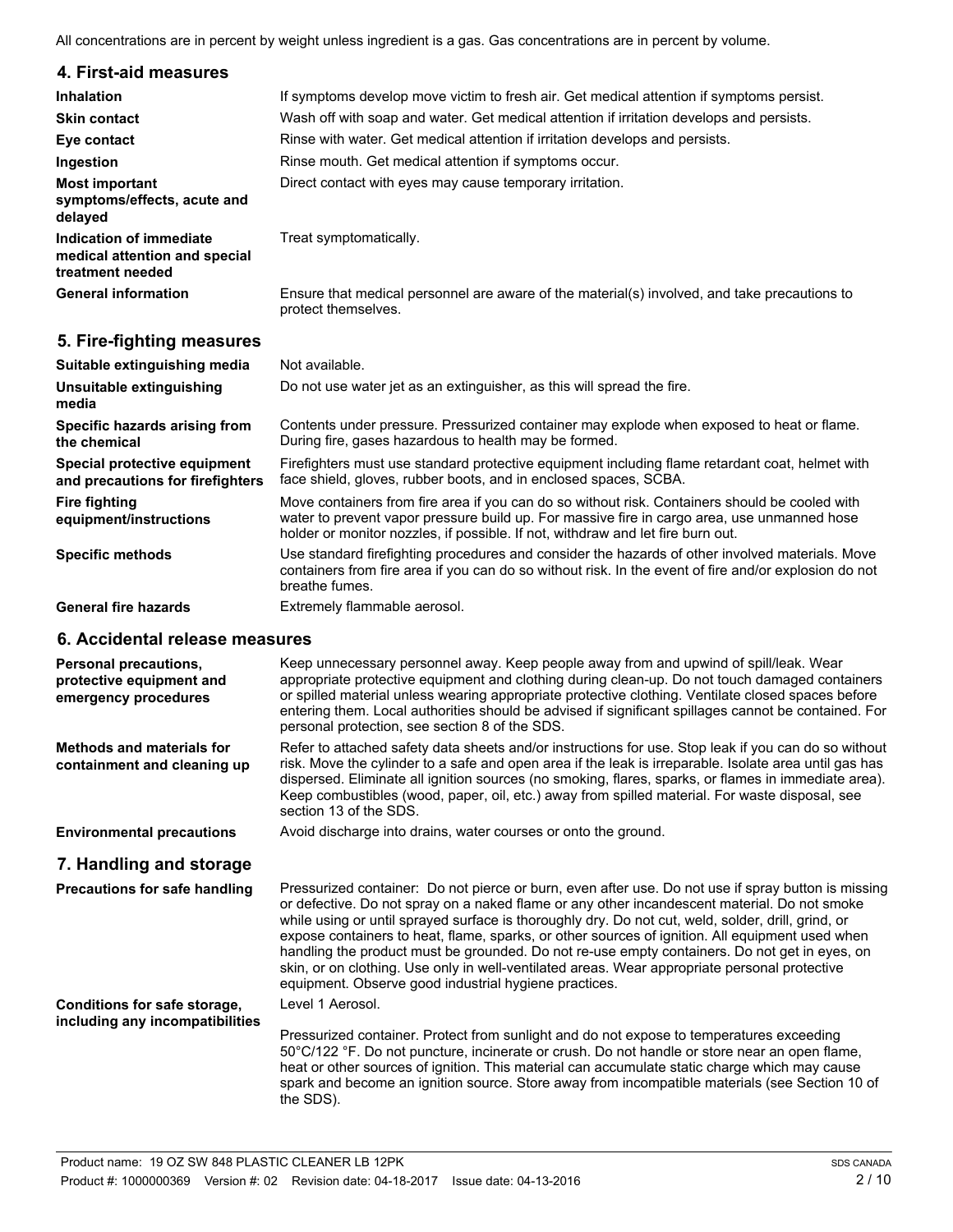## **8. Exposure controls/personal protection**

## **Occupational exposure limits**

| <b>US. ACGIH Threshold Limit Values</b>                                                                                                                |             |                   |                        |
|--------------------------------------------------------------------------------------------------------------------------------------------------------|-------------|-------------------|------------------------|
| <b>Components</b>                                                                                                                                      | <b>Type</b> | <b>Value</b>      | Form                   |
| 2-Butoxyethanol (CAS<br>$111 - 76 - 2)$                                                                                                                | <b>TWA</b>  | 20 ppm            |                        |
| Butane (CAS 106-97-8)                                                                                                                                  | <b>STEL</b> | 1000 ppm          |                        |
| Diethylene Glycol                                                                                                                                      | <b>TWA</b>  | 10 ppm            | Inhalable fraction and |
| Monobutyl Ether (CAS<br>$112 - 34 - 5$                                                                                                                 |             |                   | vapor.                 |
| Ethyl Alcohol (CAS 64-17-5)                                                                                                                            | <b>STEL</b> | $1000$ ppm        |                        |
| Canada. Alberta OELs (Occupational Health & Safety Code, Schedule 1, Table 2)                                                                          |             |                   |                        |
| <b>Components</b>                                                                                                                                      | <b>Type</b> | Value             |                        |
| 2-Butoxyethanol (CAS<br>$111 - 76 - 2)$                                                                                                                | <b>TWA</b>  | $97 \text{ mg/m}$ |                        |
|                                                                                                                                                        |             | 20 ppm            |                        |
| Butane (CAS 106-97-8)                                                                                                                                  | <b>TWA</b>  | 1000 ppm          |                        |
| Ethyl Alcohol (CAS 64-17-5)                                                                                                                            | <b>TWA</b>  | 1880 mg/m3        |                        |
|                                                                                                                                                        |             | 1000 ppm          |                        |
| Propane (CAS 74-98-6)                                                                                                                                  | <b>TWA</b>  | 1000 ppm          |                        |
| Canada. British Columbia OELs. (Occupational Exposure Limits for Chemical Substances, Occupational Health and<br>Safety Regulation 296/97, as amended) |             |                   |                        |
| <b>Components</b>                                                                                                                                      | <b>Type</b> | <b>Value</b>      |                        |
| 2-Butoxyethanol (CAS<br>$111 - 76 - 2)$                                                                                                                | <b>TWA</b>  | 20 ppm            |                        |
| Butane (CAS 106-97-8)                                                                                                                                  | <b>STEL</b> | 750 ppm           |                        |
|                                                                                                                                                        | <b>TWA</b>  | 600 ppm           |                        |
| Ethyl Alcohol (CAS 64-17-5)                                                                                                                            | <b>STEL</b> | 1000 ppm          |                        |
|                                                                                                                                                        |             |                   |                        |
| Canada. Manitoba OELs (Reg. 217/2006, The Workplace Safety And Health Act)                                                                             |             |                   |                        |
| <b>Components</b>                                                                                                                                      | <b>Type</b> | Value             | Form                   |
| 2-Butoxyethanol (CAS                                                                                                                                   | <b>TWA</b>  | 20 ppm            |                        |
| $111 - 76 - 2)$                                                                                                                                        | <b>STEL</b> |                   |                        |
| Butane (CAS 106-97-8)                                                                                                                                  | <b>TWA</b>  | 1000 ppm          | Inhalable fraction and |
| Diethylene Glycol<br>Monobutyl Ether (CAS                                                                                                              |             | 10 ppm            | vapor.                 |
| $112 - 34 - 5$<br>Ethyl Alcohol (CAS 64-17-5)                                                                                                          | <b>STEL</b> | 1000 ppm          |                        |
|                                                                                                                                                        |             |                   |                        |
| Canada. Ontario OELs. (Control of Exposure to Biological or Chemical Agents)                                                                           |             |                   |                        |
| <b>Components</b>                                                                                                                                      | <b>Type</b> | Value             |                        |
| 2-Butoxyethanol (CAS<br>$111 - 76 - 2)$                                                                                                                | <b>TWA</b>  | 20 ppm            |                        |
| Butane (CAS 106-97-8)                                                                                                                                  | <b>TWA</b>  | 800 ppm           |                        |
| Ethyl Alcohol (CAS 64-17-5)                                                                                                                            | <b>STEL</b> | 1000 ppm          |                        |
| Canada. Quebec OELs. (Ministry of Labor - Regulation Respecting the Quality of the Work Environment)                                                   |             |                   |                        |
| <b>Components</b>                                                                                                                                      | <b>Type</b> | <b>Value</b>      |                        |
| 2-Butoxyethanol (CAS                                                                                                                                   | <b>TWA</b>  | 97 mg/m3          |                        |
| $111 - 76 - 2)$                                                                                                                                        |             | 20 ppm            |                        |
| Butane (CAS 106-97-8)                                                                                                                                  | <b>TWA</b>  | 1900 mg/m3        |                        |
|                                                                                                                                                        |             | 800 ppm           |                        |
| Ethyl Alcohol (CAS 64-17-5)                                                                                                                            | <b>TWA</b>  | 1880 mg/m3        |                        |
|                                                                                                                                                        |             | 1000 ppm          |                        |
| Propane (CAS 74-98-6)                                                                                                                                  | <b>TWA</b>  | 1800 mg/m3        |                        |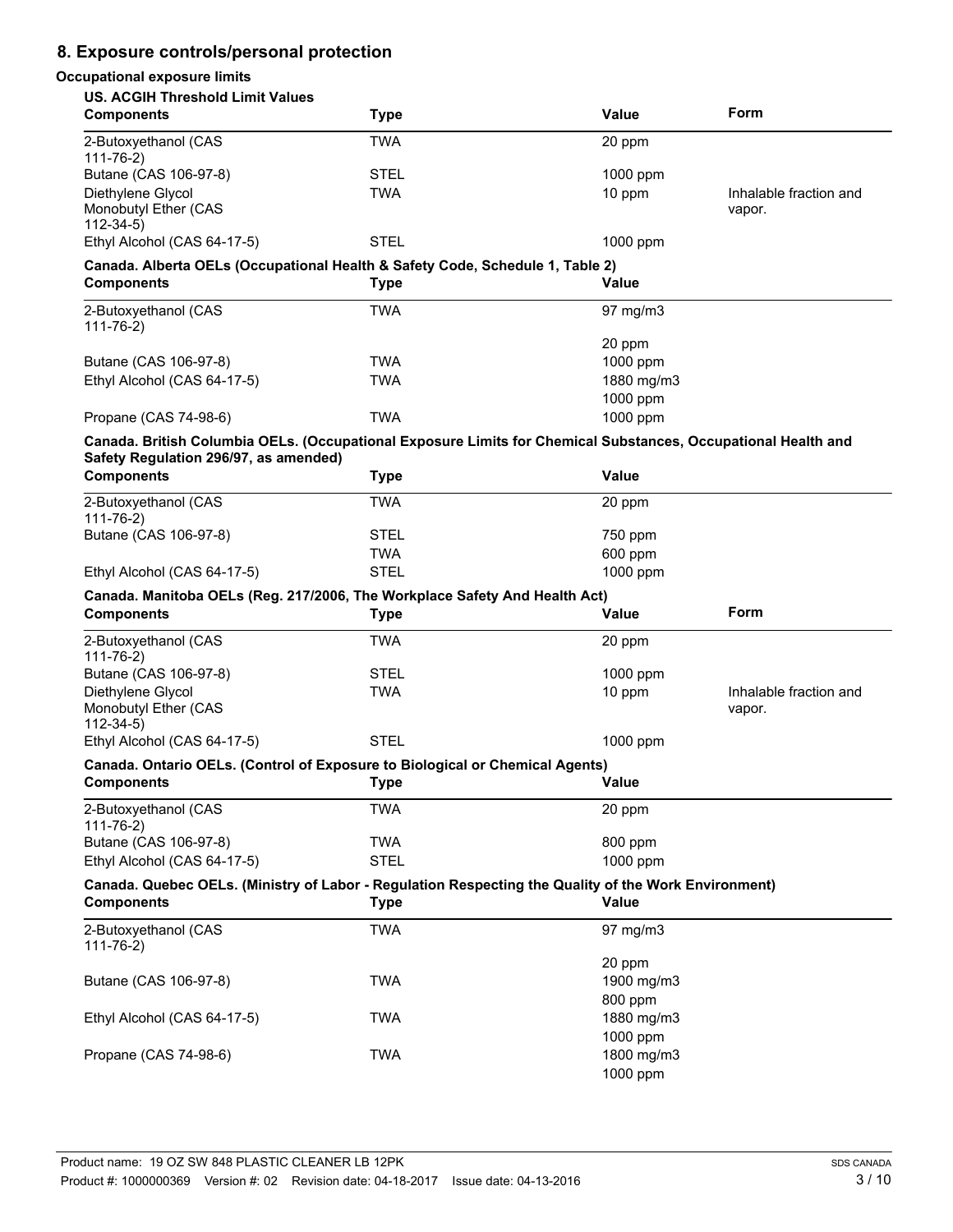#### **Biological limit values**

| <b>ACGIH Biological Exposure Indices</b>                              |                                                               |                                                |                        |                                                                                                                                                                                                                                                                                                                                                                                                        |
|-----------------------------------------------------------------------|---------------------------------------------------------------|------------------------------------------------|------------------------|--------------------------------------------------------------------------------------------------------------------------------------------------------------------------------------------------------------------------------------------------------------------------------------------------------------------------------------------------------------------------------------------------------|
| <b>Components</b>                                                     | Value                                                         | <b>Determinant</b>                             | <b>Specimen</b>        | <b>Sampling Time</b>                                                                                                                                                                                                                                                                                                                                                                                   |
| 2-Butoxyethanol (CAS<br>$111 - 76 - 2)$                               | $200$ mg/g                                                    | Butoxyacetic<br>acid (BAA),<br>with hydrolysis | Creatinine in<br>urine | $\star$                                                                                                                                                                                                                                                                                                                                                                                                |
| * - For sampling details, please see the source document.             |                                                               |                                                |                        |                                                                                                                                                                                                                                                                                                                                                                                                        |
| Appropriate engineering<br>controls                                   |                                                               |                                                |                        | Good general ventilation (typically 10 air changes per hour) should be used. Ventilation rates<br>should be matched to conditions. If applicable, use process enclosures, local exhaust ventilation,<br>or other engineering controls to maintain airborne levels below recommended exposure limits. If<br>exposure limits have not been established, maintain airborne levels to an acceptable level. |
| Individual protection measures, such as personal protective equipment |                                                               |                                                |                        |                                                                                                                                                                                                                                                                                                                                                                                                        |
| Eye/face protection                                                   | Wear safety glasses with side shields (or goggles).           |                                                |                        |                                                                                                                                                                                                                                                                                                                                                                                                        |
| <b>Skin protection</b>                                                |                                                               |                                                |                        |                                                                                                                                                                                                                                                                                                                                                                                                        |
| <b>Hand protection</b>                                                | supplier.                                                     |                                                |                        | Wear appropriate chemical resistant gloves. Suitable gloves can be recommended by the glove                                                                                                                                                                                                                                                                                                            |
| <b>Other</b>                                                          | Wear suitable protective clothing.                            |                                                |                        |                                                                                                                                                                                                                                                                                                                                                                                                        |
| <b>Respiratory protection</b>                                         | air-supplied respirator.                                      |                                                |                        | If permissible levels are exceeded use NIOSH mechanical filter / organic vapor cartridge or an                                                                                                                                                                                                                                                                                                         |
| <b>Thermal hazards</b>                                                | Wear appropriate thermal protective clothing, when necessary. |                                                |                        |                                                                                                                                                                                                                                                                                                                                                                                                        |
| <b>General hygiene</b><br>considerations                              | clothing and protective equipment to remove contaminants.     |                                                |                        | When using do not smoke. Always observe good personal hygiene measures, such as washing<br>after handling the material and before eating, drinking, and/or smoking. Routinely wash work                                                                                                                                                                                                                |

## **9. Physical and chemical properties**

| Appearance                                        |                                                              |
|---------------------------------------------------|--------------------------------------------------------------|
| <b>Physical state</b>                             | Gas.                                                         |
| Form                                              | Aerosol.                                                     |
| Color                                             | Not available.                                               |
| Odor                                              | Not available.                                               |
| Odor threshold                                    | Not available.                                               |
| рH                                                | Not available.                                               |
| Melting point/freezing point                      | Not available.                                               |
| Initial boiling point and boiling<br>range        | 212 °F (100 °C) estimated                                    |
| <b>Flash point</b>                                | -156.0 $\degree$ F (-104.4 $\degree$ C) Propellant estimated |
| <b>Evaporation rate</b>                           | Not available.                                               |
| <b>Flammability (solid, gas)</b>                  | Not available.                                               |
| Upper/lower flammability or explosive limits      |                                                              |
| <b>Flammability limit - lower</b><br>(%)          | Not available.                                               |
| <b>Flammability limit - upper</b><br>(%)          | Not available.                                               |
| Explosive limit - lower (%)                       | Not available.                                               |
| Explosive limit - upper (%)                       | Not available.                                               |
| Vapor pressure                                    | 90 - 110 psig @70F estimated                                 |
| <b>Vapor density</b>                              | Not available.                                               |
| <b>Relative density</b>                           | Not available.                                               |
| Solubility(ies)                                   |                                                              |
| Solubility (water)                                | Not available.                                               |
| <b>Partition coefficient</b><br>(n-octanol/water) | Not available.                                               |
| <b>Auto-ignition temperature</b>                  | Not available.                                               |
| <b>Decomposition temperature</b>                  | Not available.                                               |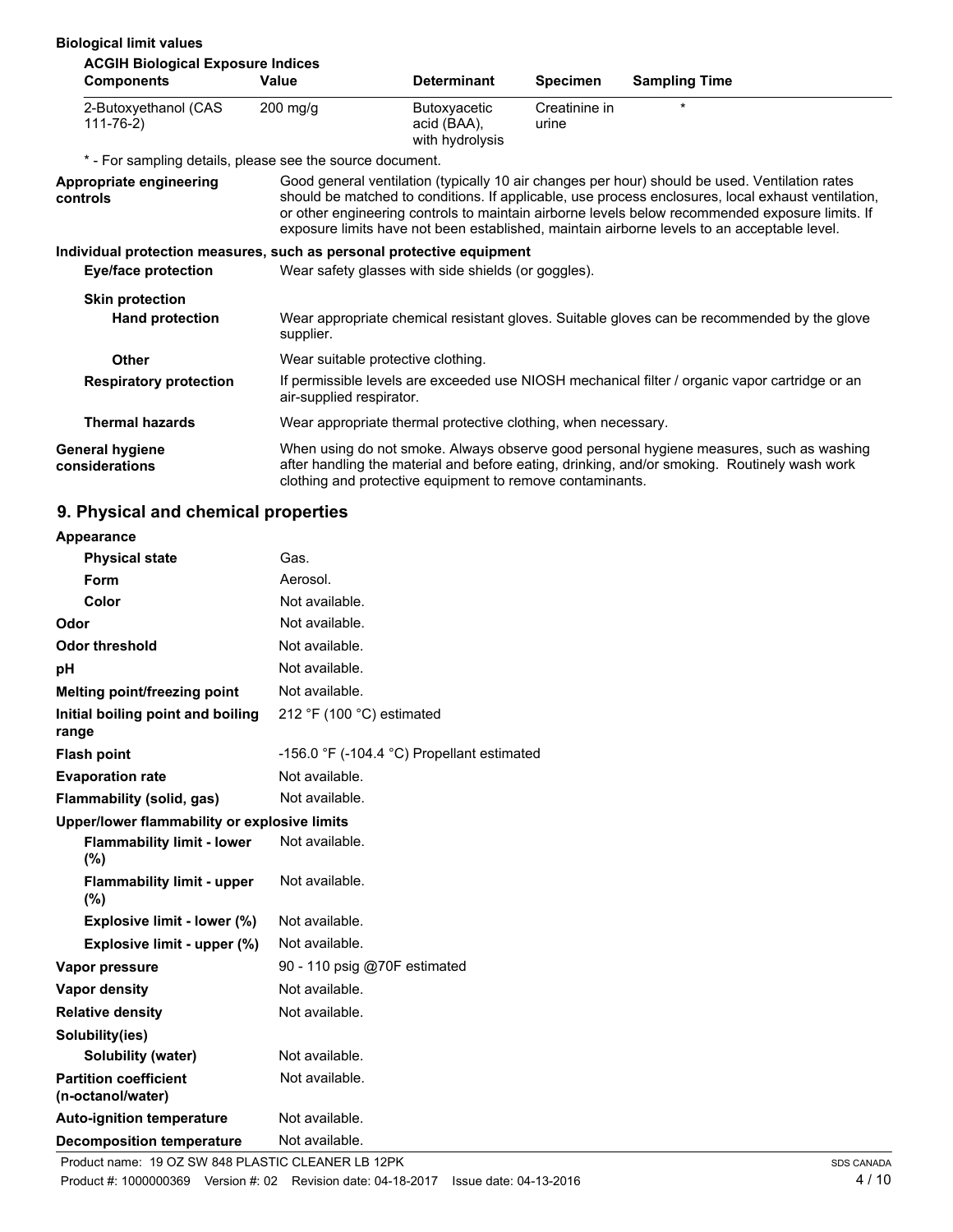| <b>Viscosity</b>                             | Not available.                                                                                |
|----------------------------------------------|-----------------------------------------------------------------------------------------------|
| <b>Other information</b>                     |                                                                                               |
| <b>Explosive properties</b>                  | Not explosive.                                                                                |
| <b>Oxidizing properties</b>                  | Not oxidizing.                                                                                |
| <b>Specific gravity</b>                      | 0.974 estimated                                                                               |
| 10. Stability and reactivity                 |                                                                                               |
| <b>Reactivity</b>                            | The product is stable and non-reactive under normal conditions of use, storage and transport. |
| <b>Chemical stability</b>                    | Material is stable under normal conditions.                                                   |
| <b>Possibility of hazardous</b><br>reactions | Hazardous polymerization does not occur.                                                      |

| <b>Conditions to avoid</b>                 | Avoid temperatures exceeding the flash point. Contact with incompatible materials. |
|--------------------------------------------|------------------------------------------------------------------------------------|
| Incompatible materials                     | Strong oxidizing agents.                                                           |
| <b>Hazardous decomposition</b><br>products | No hazardous decomposition products are known.                                     |

## **11. Toxicological information**

#### **Information on likely routes of exposure**

| <b>Inhalation</b>                                                                  | No adverse effects due to inhalation are expected.                                                                                                          |
|------------------------------------------------------------------------------------|-------------------------------------------------------------------------------------------------------------------------------------------------------------|
| <b>Skin contact</b>                                                                | 2-Butoxy ethanol may be absorbed through the skin in toxic amounts if contact is repeated and<br>prolonged. These effects have not been observed in humans. |
| Eye contact                                                                        | Direct contact with eyes may cause temporary irritation.                                                                                                    |
| Ingestion                                                                          | Expected to be a low ingestion hazard.                                                                                                                      |
| Symptoms related to the<br>physical, chemical and<br>toxicological characteristics | Direct contact with eyes may cause temporary irritation.                                                                                                    |

#### **Information on toxicological effects**

|  | <b>Acute toxicity</b> |
|--|-----------------------|
|--|-----------------------|

| <b>Components</b>              | <b>Species</b> | <b>Test Results</b>    |
|--------------------------------|----------------|------------------------|
| 2-Butoxyethanol (CAS 111-76-2) |                |                        |
| <b>Acute</b>                   |                |                        |
| <b>Dermal</b>                  |                |                        |
| LD50                           | Guinea pig     | 7.3 ml/kg, 4 Days      |
|                                |                | 0.23 ml/kg, 24 Hours   |
|                                | Rabbit         | 435 mg/kg, 24 Hours    |
|                                |                | 0.68 ml/kg, 24 Hours   |
|                                |                | 0.63 ml/kg             |
|                                | Rat            | > 2000 mg/kg, 24 Hours |
| Inhalation                     |                |                        |
| <b>LC50</b>                    | Rabbit         | 400 ppm, 7 Hours       |
|                                | Rat            | 450 ppm, 4 Hours       |
| Oral                           |                |                        |
| LD100                          | Rabbit         | 695 mg/kg              |
| LD50                           | Dog            | > 695 mg/kg            |
|                                | Guinea pig     | 1414 mg/kg             |
|                                | Mouse          | 1519 mg/kg             |
|                                | Rat            | 1746 mg/kg             |
| Butane (CAS 106-97-8)          |                |                        |
| <b>Acute</b>                   |                |                        |
| <b>Inhalation</b>              |                |                        |
| <b>LC50</b>                    | Mouse          | 1237 mg/l, 120 Minutes |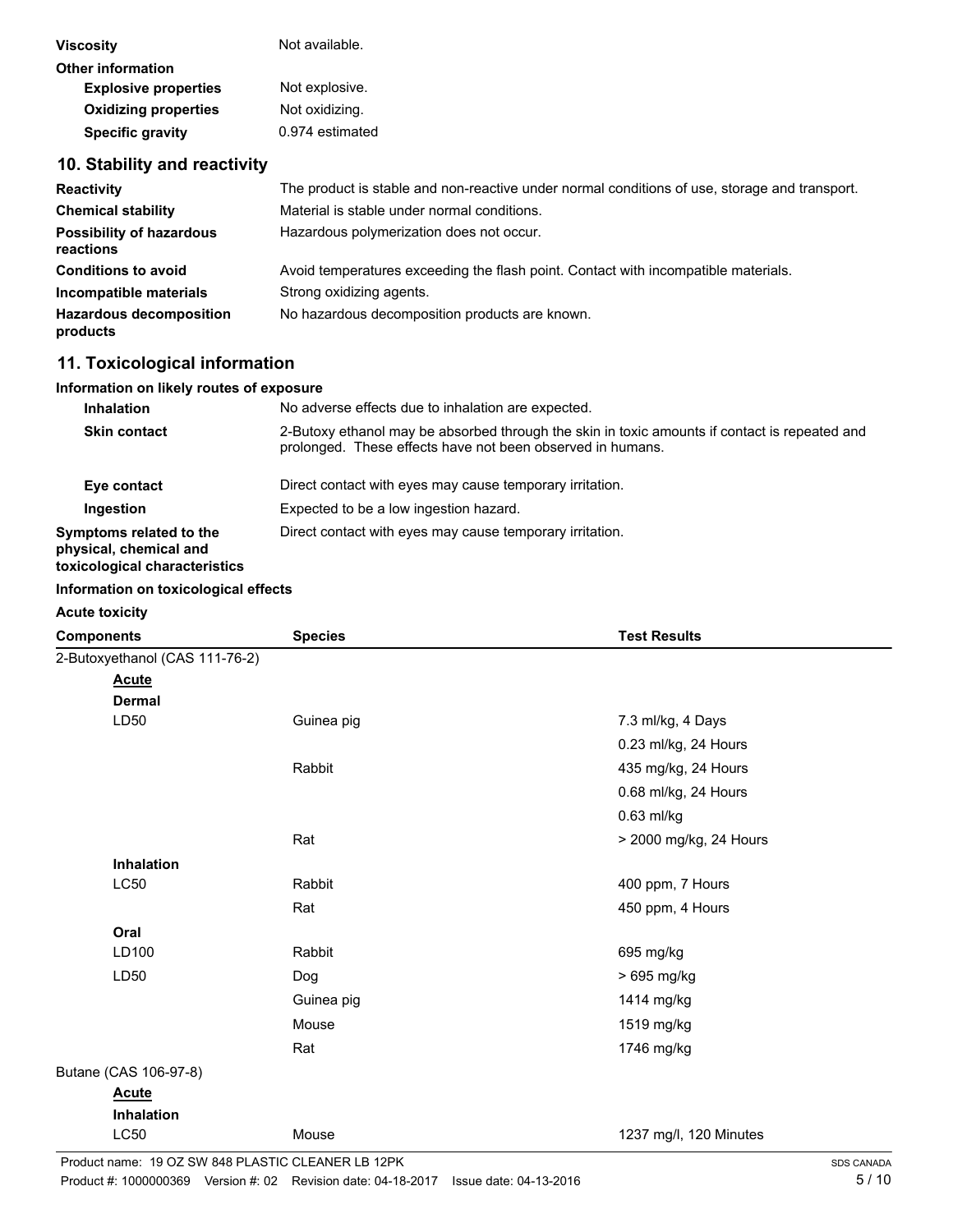| <b>Components</b>                                | <b>Species</b>                                                               | <b>Test Results</b>      |
|--------------------------------------------------|------------------------------------------------------------------------------|--------------------------|
|                                                  |                                                                              | 52 %, 120 Minutes        |
|                                                  | Rat                                                                          | 1355 mg/l                |
| Diethylene Glycol Monobutyl Ether (CAS 112-34-5) |                                                                              |                          |
| <b>Acute</b>                                     |                                                                              |                          |
| <b>Dermal</b>                                    |                                                                              |                          |
| LD50                                             | Rabbit                                                                       | 2764 mg/kg, 24 Hours     |
|                                                  | Rat                                                                          | 2021 mg/kg               |
| Inhalation                                       |                                                                              |                          |
| <b>LC50</b>                                      | Rat                                                                          | 74 mg/l/4h               |
| Oral<br>LD100                                    | Rabbit                                                                       |                          |
| LD50                                             |                                                                              | 4000 mg/kg<br>2000 mg/kg |
|                                                  | Guinea pig                                                                   |                          |
|                                                  | Mouse                                                                        | 2410 mg/kg               |
|                                                  | Rabbit                                                                       | 2500 - 3000 mg/kg        |
|                                                  | Rat                                                                          | 7291 mg/kg               |
| Ethyl Alcohol (CAS 64-17-5)                      |                                                                              |                          |
| <b>Acute</b><br>Inhalation                       |                                                                              |                          |
| <b>LC50</b>                                      | Cat                                                                          | 85.41 mg/l, 4.5 Hours    |
|                                                  |                                                                              | 43.68 mg/l, 6 Hours      |
|                                                  | Mouse                                                                        | > 60000 ppm              |
|                                                  |                                                                              | 79.43 mg/l, 134 Minutes  |
|                                                  | Rat                                                                          | > 115.9 mg/l, 4 Hours    |
|                                                  |                                                                              | 51.3 mg/l, 6 Hours       |
| Oral                                             |                                                                              |                          |
| LD50                                             | Monkey                                                                       | 6000 mg/kg               |
|                                                  | Mouse                                                                        | 10500 ml/kg              |
|                                                  | Pig                                                                          | > 5000 mg/kg             |
|                                                  | Rat                                                                          | 10470 mg/kg              |
|                                                  |                                                                              | 7800 ml/kg               |
| Propane (CAS 74-98-6)                            |                                                                              |                          |
| <b>Acute</b>                                     |                                                                              |                          |
| Inhalation                                       |                                                                              |                          |
| <b>LC50</b>                                      | Mouse                                                                        | 1237 mg/l, 120 Minutes   |
|                                                  |                                                                              | 52 %, 120 Minutes        |
|                                                  | Rat                                                                          | 1355 mg/l                |
|                                                  |                                                                              | 658 mg/l/4h              |
| Sodium Nitrite (CAS 7632-00-0)                   |                                                                              |                          |
| <b>Acute</b>                                     |                                                                              |                          |
| Oral                                             |                                                                              |                          |
| LD <sub>50</sub>                                 | Rat                                                                          | 180 mg/kg                |
|                                                  | * Estimates for product may be based on additional component data not shown. |                          |
| <b>Skin corrosion/irritation</b>                 | Prolonged skin contact may cause temporary irritation.                       |                          |
| Serious eye damage/eye<br>irritation             | Direct contact with eyes may cause temporary irritation.                     |                          |
| Respiratory or skin sensitization                |                                                                              |                          |
| Canada - Alberta OELs: Irritant                  |                                                                              |                          |
| 2-Butoxyethanol (CAS 111-76-2)                   |                                                                              | Irritant                 |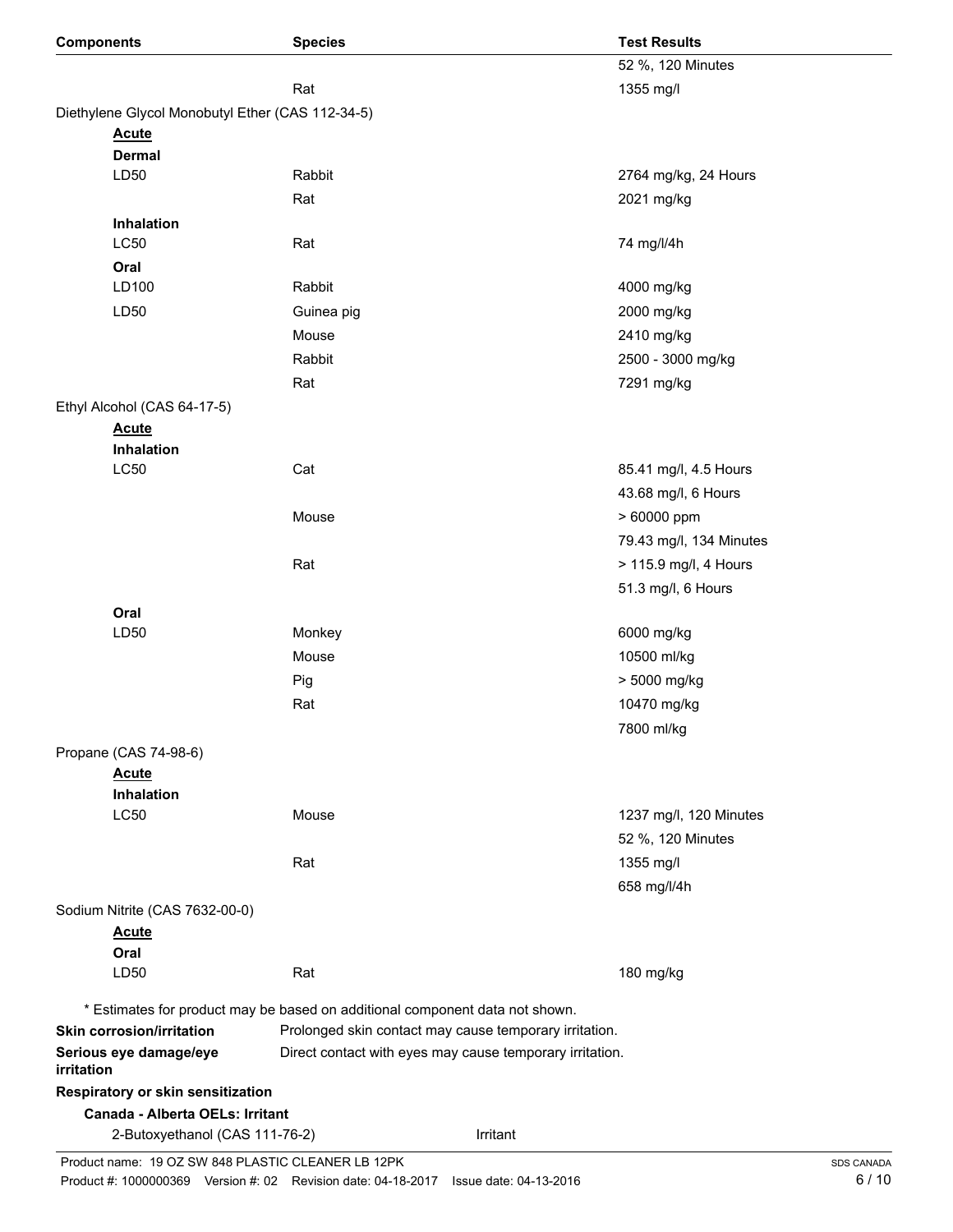| <b>Respiratory sensitization</b>                                      | Not a respiratory sensitizer.                                                                                       |                                                                                                                                                             |
|-----------------------------------------------------------------------|---------------------------------------------------------------------------------------------------------------------|-------------------------------------------------------------------------------------------------------------------------------------------------------------|
| <b>Skin sensitization</b>                                             | This product is not expected to cause skin sensitization.                                                           |                                                                                                                                                             |
| Germ cell mutagenicity                                                | No data available to indicate product or any components present at greater than 0.1% are<br>mutagenic or genotoxic. |                                                                                                                                                             |
| Carcinogenicity                                                       |                                                                                                                     |                                                                                                                                                             |
| <b>ACGIH Carcinogens</b>                                              |                                                                                                                     |                                                                                                                                                             |
| 2-Butoxyethanol (CAS 111-76-2)                                        |                                                                                                                     | A3 Confirmed animal carcinogen with unknown relevance to<br>humans.                                                                                         |
| Canada - Manitoba OELs: carcinogenicity                               |                                                                                                                     |                                                                                                                                                             |
| 2-BUTOXYETHANOL (EGBE) (CAS 111-76-2)<br><b>ETHANOL (CAS 64-17-5)</b> |                                                                                                                     | Confirmed animal carcinogen with unknown relevance to humans.<br>Confirmed animal carcinogen with unknown relevance to humans.                              |
| <b>IARC Monographs. Overall Evaluation of Carcinogenicity</b>         |                                                                                                                     |                                                                                                                                                             |
| 2-Butoxyethanol (CAS 111-76-2)                                        |                                                                                                                     | 3 Not classifiable as to carcinogenicity to humans.                                                                                                         |
| <b>Reproductive toxicity</b>                                          |                                                                                                                     | This product is not expected to cause reproductive or developmental effects.                                                                                |
| Specific target organ toxicity -<br>single exposure                   | Not classified.                                                                                                     |                                                                                                                                                             |
| Specific target organ toxicity -<br>repeated exposure                 | Not classified.                                                                                                     |                                                                                                                                                             |
| <b>Aspiration hazard</b>                                              | Not likely, due to the form of the product.                                                                         |                                                                                                                                                             |
| <b>Chronic effects</b>                                                | May be harmful if absorbed through skin.                                                                            |                                                                                                                                                             |
|                                                                       |                                                                                                                     | 2-Butoxy ethanol may be absorbed through the skin in toxic amounts if contact is repeated and<br>prolonged. These effects have not been observed in humans. |

#### **12. Ecological information**

The product is not classified as environmentally hazardous. However, this does not exclude the possibility that large or frequent spills can have a harmful or damaging effect on the environment. **Ecotoxicity Components Species Test Results** 2-Butoxyethanol (CAS 111-76-2) **Aquatic** Fish LC50 Inland silverside (Menidia beryllina) 1250 mg/l, 96 hours Diethylene Glycol Monobutyl Ether (CAS 112-34-5) **Aquatic** Crustacea EC50 Daphnia 2803 mg/L, 48 Hours Fish LC50 Bluegill (Lepomis macrochirus) 1300 mg/l, 96 hours Fish 1304 mg/L, 96 Hours Ethyl Alcohol (CAS 64-17-5) **Aquatic** Crustacea EC50 Water flea (Daphnia magna) 7700 - 11200 mg/l, 48 hours Fish LC50 Fathead minnow (Pimephales promelas) > 100.1 mg/l, 96 hours Sodium Nitrite (CAS 7632-00-0) **Aquatic** Crustacea EC50 Greasyback shrimp (Metapenaeus 16.14 - 26.61 mg/l, 48 hours ensis)

Fish LC50 Rainbow trout,donaldson trout 0.15 - 0.25 mg/l, 96 hours (Oncorhynchus mykiss)

\* Estimates for product may be based on additional component data not shown.

**Persistence and degradability** No data is available on the degradability of this product.

#### **Bioaccumulative potential**

| Partition coefficient n-octanol / water (log Kow) |      |
|---------------------------------------------------|------|
| 2-Butoxyethanol                                   | 0.83 |
| <b>Butane</b>                                     | 2.89 |
| Diethylene Glycol Monobutyl Ether                 | 0.56 |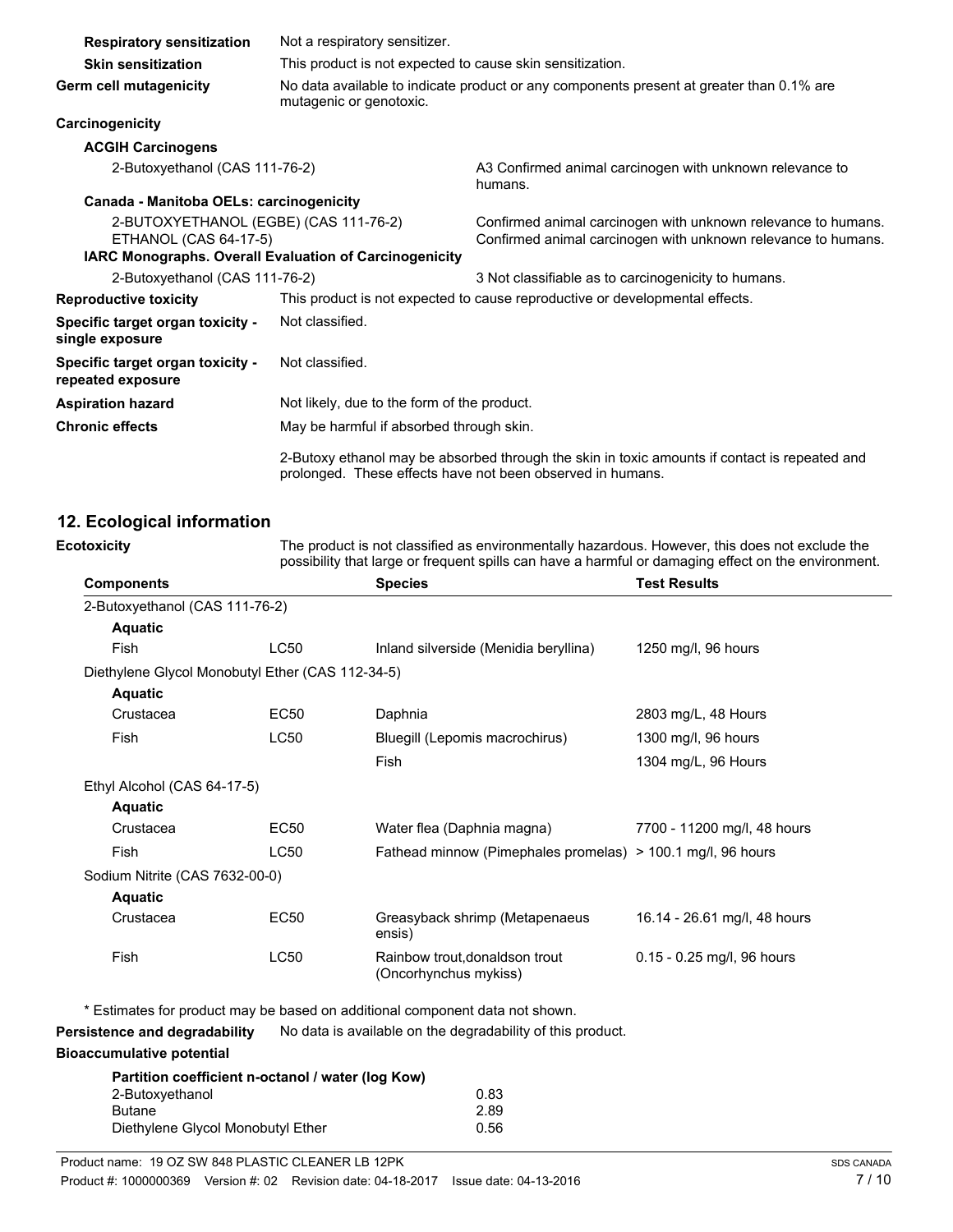|                       | Partition coefficient n-octanol / water (log Kow)                                                                                                                                          |
|-----------------------|--------------------------------------------------------------------------------------------------------------------------------------------------------------------------------------------|
| Ethyl Alcohol         | $-0.31$                                                                                                                                                                                    |
| Propane               | 2.36                                                                                                                                                                                       |
| Mobility in soil      | No data available.                                                                                                                                                                         |
| Other adverse effects | No other adverse environmental effects (e.g. ozone depletion, photochemical ozone creation<br>potential, endocrine disruption, global warming potential) are expected from this component. |

## **13. Disposal considerations**

| <b>Disposal instructions</b>             | Collect and reclaim or dispose in sealed containers at licensed waste disposal site. Contents<br>under pressure. Do not puncture, incinerate or crush. Dispose of contents/container in accordance<br>with local/regional/national/international regulations. |
|------------------------------------------|---------------------------------------------------------------------------------------------------------------------------------------------------------------------------------------------------------------------------------------------------------------|
| Local disposal regulations               | Dispose in accordance with all applicable regulations.                                                                                                                                                                                                        |
| Hazardous waste code                     | The waste code should be assigned in discussion between the user, the producer and the waste<br>disposal company.                                                                                                                                             |
| Waste from residues / unused<br>products | Dispose of in accordance with local regulations. Empty containers or liners may retain some<br>product residues. This material and its container must be disposed of in a safe manner (see:<br>Disposal instructions).                                        |
| Contaminated packaging                   | Since emptied containers may retain product residue, follow label warnings even after container is<br>emptied. Empty containers should be taken to an approved waste handling site for recycling or<br>disposal. Do not re-use empty containers.              |

## **14. Transport information**

#### **TDG**

| ◡                                           |                                                                                         |
|---------------------------------------------|-----------------------------------------------------------------------------------------|
| UN number                                   | UN1950                                                                                  |
| UN proper shipping name                     | AEROSOLS, flammable                                                                     |
| Transport hazard class(es)                  |                                                                                         |
| <b>Class</b>                                | 2.1                                                                                     |
| <b>Subsidiary risk</b>                      | -                                                                                       |
| Packing group                               | Not applicable.                                                                         |
| <b>Environmental hazards</b>                | D                                                                                       |
| Special precautions for user Not available. |                                                                                         |
|                                             | This product meets the exemption requirements and may be shipped as a limited quantity. |

### **IATA**

| ם ו תו                            |                                                                                                      |
|-----------------------------------|------------------------------------------------------------------------------------------------------|
| <b>UN number</b>                  | UN1950                                                                                               |
| UN proper shipping name           | Aerosols, flammable                                                                                  |
| <b>Transport hazard class(es)</b> |                                                                                                      |
| <b>Class</b>                      | 2.1                                                                                                  |
| <b>Subsidiary risk</b>            |                                                                                                      |
| Label(s)                          | 2.1                                                                                                  |
| Packing group                     | Not applicable.                                                                                      |
| <b>Environmental hazards</b>      | No.                                                                                                  |
| <b>ERG Code</b>                   | 10I                                                                                                  |
| <b>Other information</b>          | Special precautions for user Read safety instructions, SDS and emergency procedures before handling. |
| Passenger and cargo<br>aircraft   | Allowed with restrictions.                                                                           |
| Cargo aircraft only               | Allowed with restrictions.                                                                           |
| <b>IMDG</b>                       |                                                                                                      |
| <b>UN number</b>                  | UN1950                                                                                               |
| UN proper shipping name           | <b>AEROSOLS</b>                                                                                      |
| Transport hazard class(es)        |                                                                                                      |
| Class                             | 2.1                                                                                                  |
| <b>Subsidiary risk</b>            |                                                                                                      |
| Label(s)                          | 2.1                                                                                                  |
| Packing group                     | Not applicable.                                                                                      |
| <b>Environmental hazards</b>      |                                                                                                      |
| <b>Marine pollutant</b>           | No.                                                                                                  |
| <b>EmS</b>                        | $F-D. S-U$                                                                                           |
|                                   | Special precautions for user Read safety instructions, SDS and emergency procedures before handling. |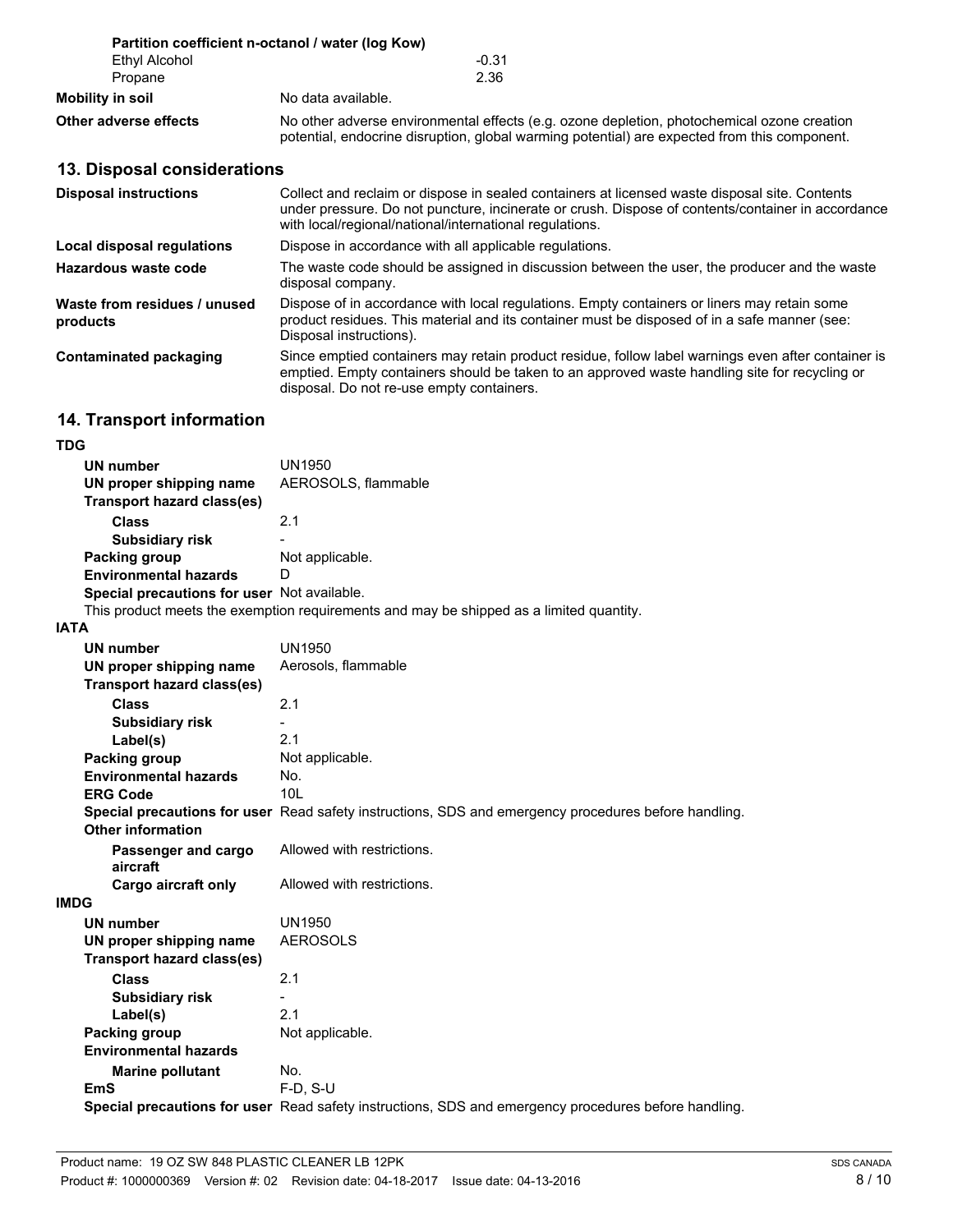**Transport in bulk according to** Not applicable. **Annex II of MARPOL 73/78 and the IBC Code**

#### **IATA; IMDG; TDG**



#### **15. Regulatory information**

#### **Canadian regulations**

**Controlled Drugs and Substances Act**

Not regulated.

**Export Control List (CEPA 1999, Schedule 3)**

Not listed.

**Greenhouse Gases**

Not listed.

**Precursor Control Regulations**

Not regulated.

#### **International regulations**

**Stockholm Convention**

Not applicable.

**Rotterdam Convention**

Not applicable.

**Kyoto protocol**

Not applicable.

**Montreal Protocol**

Not applicable.

**Basel Convention**

Not applicable.

#### **International Inventories**

| Country(s) or region        | <b>Inventory name</b>                                                     | On inventory (yes/no)* |
|-----------------------------|---------------------------------------------------------------------------|------------------------|
| Australia                   | Australian Inventory of Chemical Substances (AICS)                        | No.                    |
| Canada                      | Domestic Substances List (DSL)                                            | Yes                    |
| Canada                      | Non-Domestic Substances List (NDSL)                                       | No.                    |
| China                       | Inventory of Existing Chemical Substances in China (IECSC)                | No.                    |
| Europe                      | European Inventory of Existing Commercial Chemical<br>Substances (EINECS) | Yes                    |
| Europe                      | European List of Notified Chemical Substances (ELINCS)                    | No.                    |
| Japan                       | Inventory of Existing and New Chemical Substances (ENCS)                  | No.                    |
| Korea                       | Existing Chemicals List (ECL)                                             | No.                    |
| New Zealand                 | New Zealand Inventory                                                     | No.                    |
| Philippines                 | Philippine Inventory of Chemicals and Chemical Substances<br>(PICCS)      | No.                    |
| United States & Puerto Rico | Toxic Substances Control Act (TSCA) Inventory                             | Yes                    |

\*A "Yes" indicates that all components of this product comply with the inventory requirements administered by the governing country(s) A "No" indicates that one or more components of the product are not listed or exempt from listing on the inventory administered by the governing country(s).